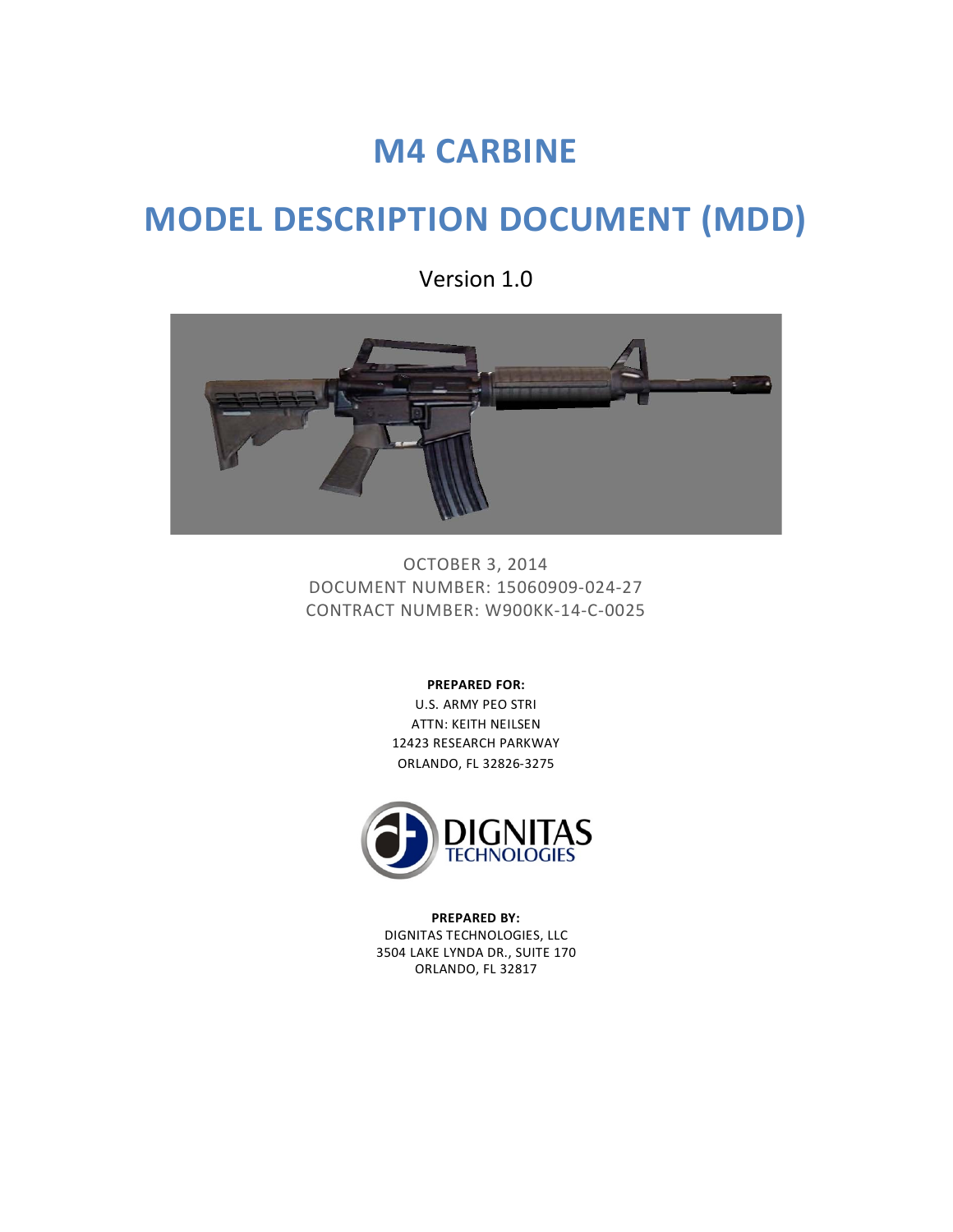## <span id="page-1-0"></span>**DOCUMENT REVISION HISTORY**

| <b>Version</b> | <b>Description</b> | Date     |
|----------------|--------------------|----------|
| U.L            | Draft              | 01/07/15 |
| 1.0            | Initial Release    | 09/11/15 |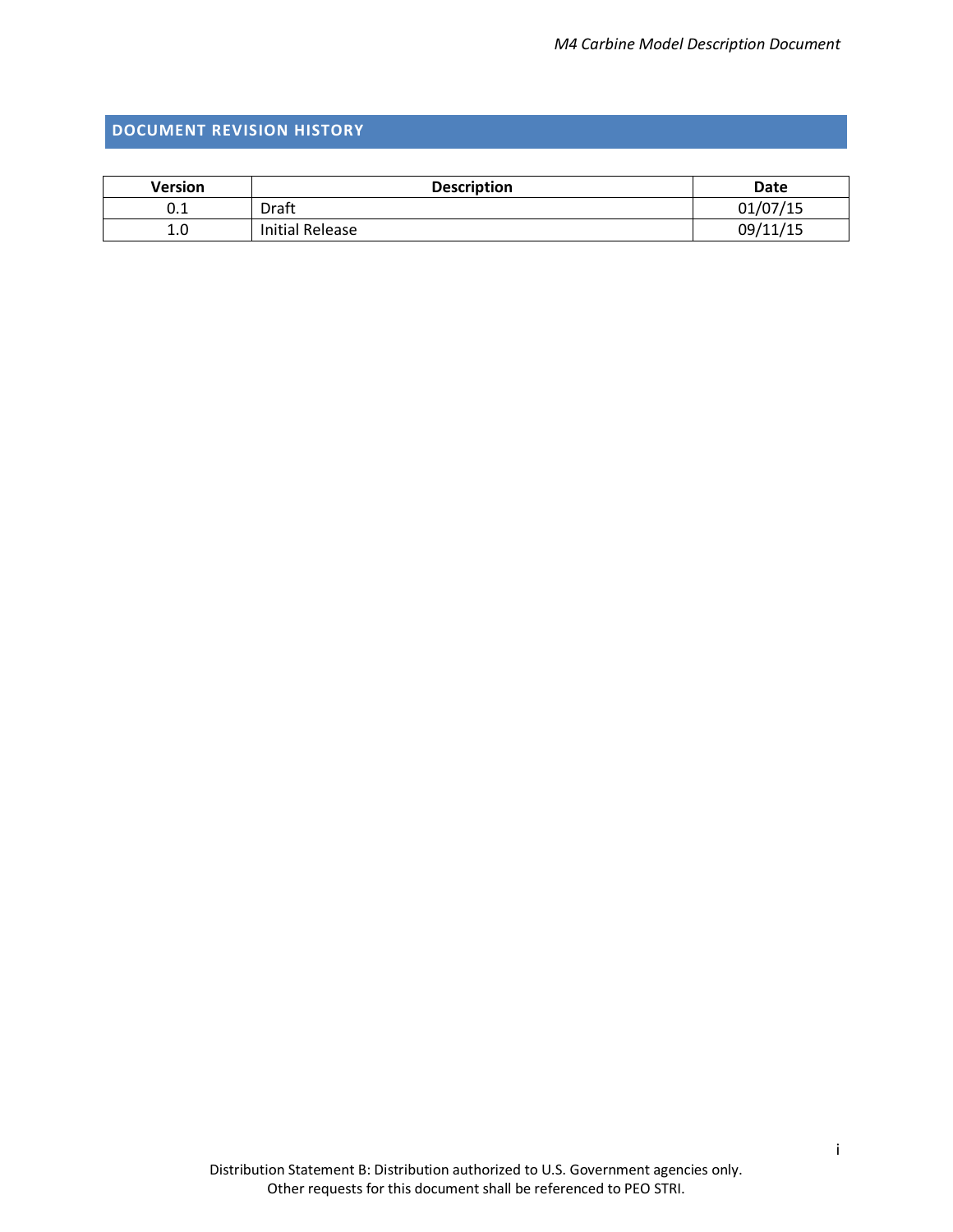# **TABLE OF CONTENTS**

| $\mathbf{1}$   |       |  |  |
|----------------|-------|--|--|
| 1.1            |       |  |  |
| 1.2            |       |  |  |
| 1.3            |       |  |  |
| 1.4            |       |  |  |
| 1.5            |       |  |  |
| $\overline{2}$ |       |  |  |
| 2.1            |       |  |  |
| 2.2            |       |  |  |
| 2.3            |       |  |  |
| 2.4            |       |  |  |
| 2.5            |       |  |  |
| 2.6            |       |  |  |
| 2.6.1          |       |  |  |
|                | 2.6.2 |  |  |
| 3              |       |  |  |
| 4              |       |  |  |
| 4.1            |       |  |  |
| 5              |       |  |  |
| 6              |       |  |  |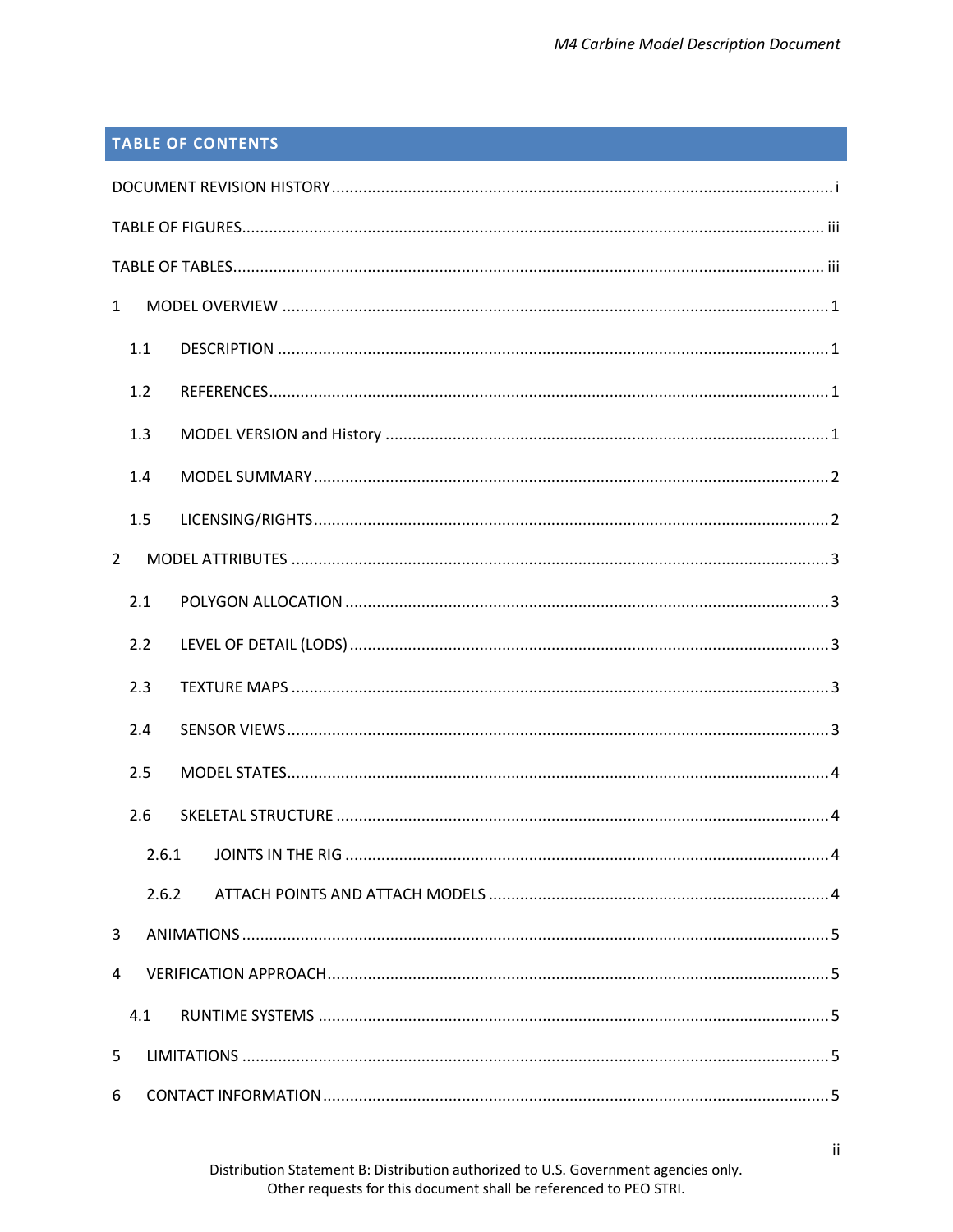# <span id="page-3-0"></span>**TABLE OF FIGURES**

# <span id="page-3-1"></span>**TABLE OF TABLES**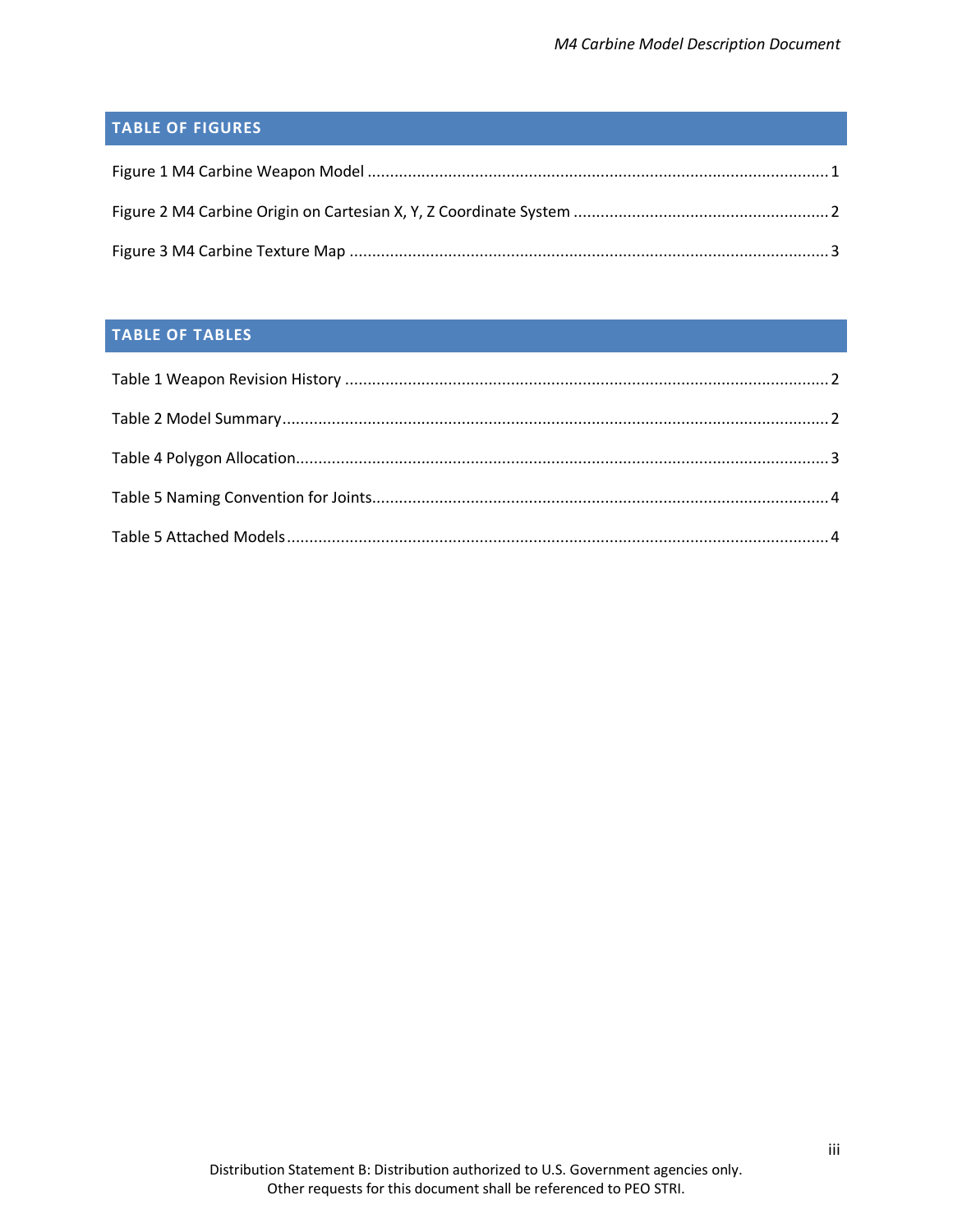### <span id="page-4-0"></span>**1 MODEL OVERVIEW**

### <span id="page-4-1"></span>1.1 DESCRIPTION

This document details the 3-Dimensional (3D) model of the M4 Carbine commonly used by U.S. forces. The M4 Carbine weapon model can be used with any of the characters and with a set of animations (see the specific character and animations Model Description Documents for more information). The M4 Carbine weapon model can be attached to specific attach points on the character models. During runtime, weapons are attached and detached to the character model by the 3D visualization system. This model can be used with any visualization system that can import FBX or COLLADA formats.

The M4 Carbine weapon model was developed by Dignitas Technologies for the SE Core DT Phase III Small Business Innovative Research (SBIR) project. The model is part of a larger set of character and weapon models, and animations, developed to support the LVC-IA AAR 3D Viewer. The model design was based on internet research of the M4 Carbine. To meet the LVC-IA AAR performance requirement, a medium fidelity model was developed.

### <span id="page-4-2"></span>1.2 REFERENCES

- 3D Model Development Process.docx
	- o The 3D model development process details Dignitas Technologies' procedure for building 3D weapons and animations.
- Dignitas\_Lifeform\_Model\_Specification.docx
	- o The weapon model specification provides the requirements for developing 3D weapon models and attachments.



**Figure 1 M4 Carbine Weapon Model**

### <span id="page-4-4"></span><span id="page-4-3"></span>1.3 MODEL VERSION AND HISTORY

Information about the model version can be found in the "Model\_Version.txt" file located in the model's directory (same directory the model's .fbx file is located).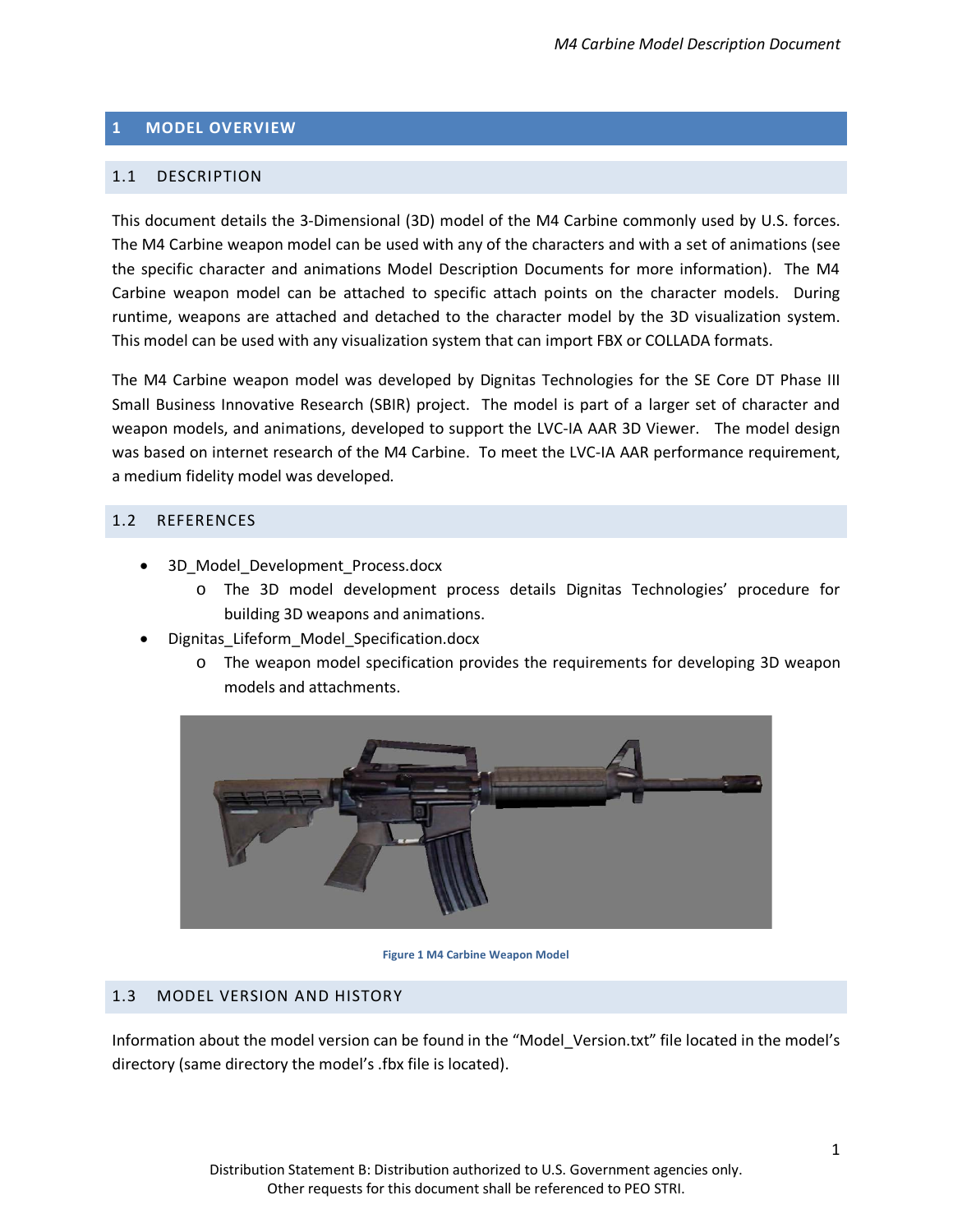#### **Table 1 Weapon Revision History**

<span id="page-5-3"></span>

| Version | <b>Description</b>                     | Date     |
|---------|----------------------------------------|----------|
| ⊥.៶     | Initial release of the m4 skelmesh.fbx | 10/03/14 |

#### <span id="page-5-4"></span><span id="page-5-0"></span>1.4 MODEL SUMMARY

#### **Table 2 Model Summary**

| Model Name                       | m4 skelmesh.fbx                                                            |
|----------------------------------|----------------------------------------------------------------------------|
| <b>Model Units</b>               | <b>Meters</b>                                                              |
| Model Length                     | 1.15 Meters long or 115 Centimeters                                        |
| Coordinate System                | Cartesian X, Y, Z (see Figure 2 below)                                     |
| Model Origin                     | Origin is located on the ground under the front hand guard. (0, 0, 0) (See |
|                                  | figure 2 below)                                                            |
| <b>Model Orientation Runtime</b> | Forward: Positive Y Up: Positive Z                                         |
| <b>Model Orientation Maya</b>    | Forward: Negative Z Up: Positive Y                                         |



**Figure 2 M4 Carbine Origin on Cartesian X, Y, Z Coordinate System**

#### <span id="page-5-2"></span><span id="page-5-1"></span>1.5 LICENSING/RIGHTS

Models built by Dignitas Technologies along with all files and documentation, have full Government Purpose Rights.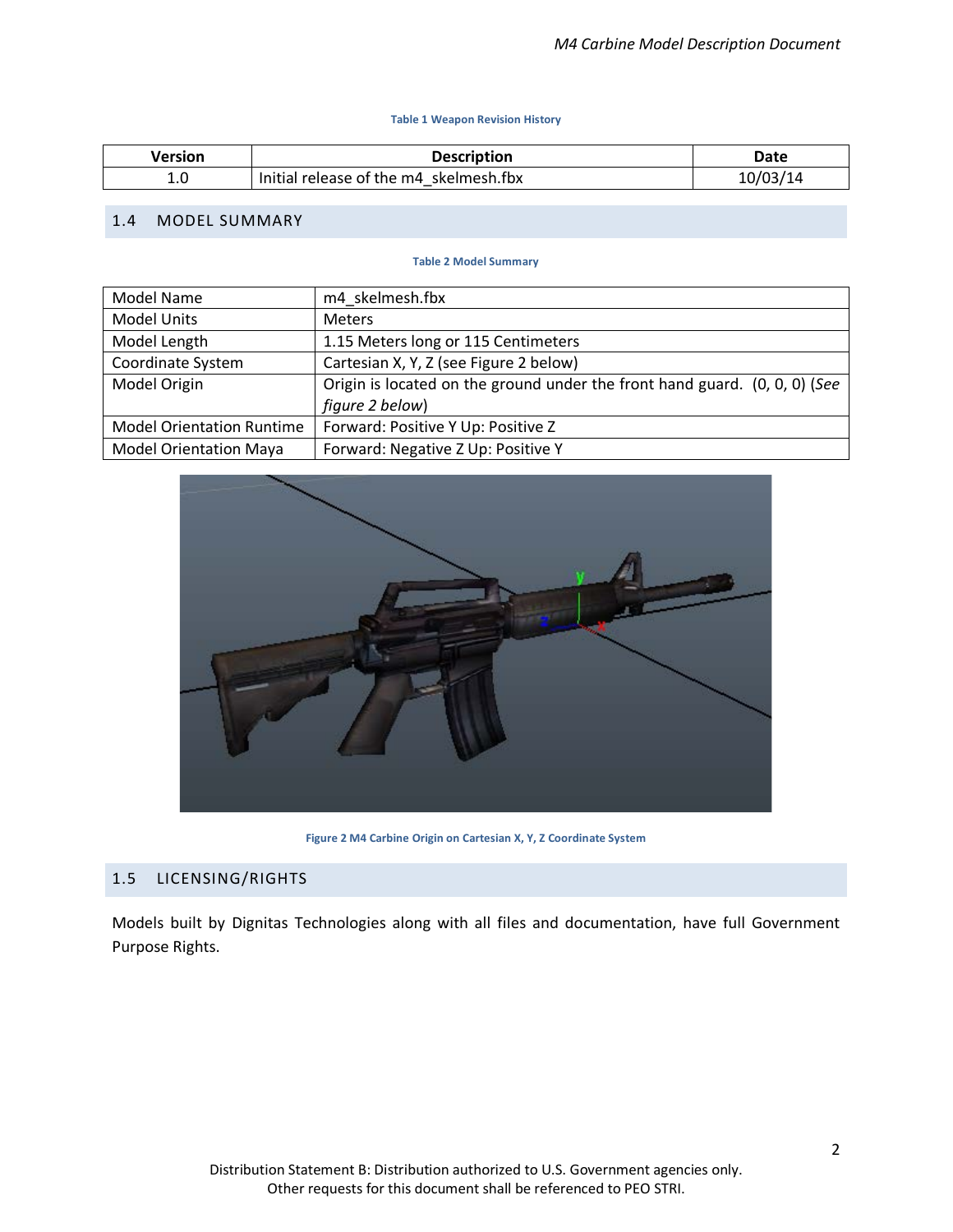## <span id="page-6-0"></span>**2 MODEL ATTRIBUTES**

## <span id="page-6-1"></span>2.1 POLYGON ALLOCATION

Polygon allocation is the number of triangles and vertices for a given state and Level of Detail (LODs) in the model. The method for calculating the number of polygons is to gather each model state then count the polygons present in each representation. Animations are not included in the polygon allocation. The M4 Carbine weapon model has a single LOD which is labeled LOD0.

#### **Table 3 Polygon Allocation**

<span id="page-6-6"></span>

| <b>Model</b> | # of Triangles | # of Vertices |
|--------------|----------------|---------------|
| M4 Carbine   | 384            | 188           |

### <span id="page-6-2"></span>2.2 LEVEL OF DETAIL (LODS)

Dignitas supports only one LOD (LOD0) and no switch distances at this time.

### <span id="page-6-3"></span>2.3 TEXTURE MAPS

#### **Textures:**

- m4\_COL.dds (Diffuse) 1024 x 1024 pixels
- Texture Version: 1.0



**Figure 3 M4 Carbine Texture Map**

### <span id="page-6-5"></span><span id="page-6-4"></span>2.4 SENSOR VIEWS

Not applicable at this time.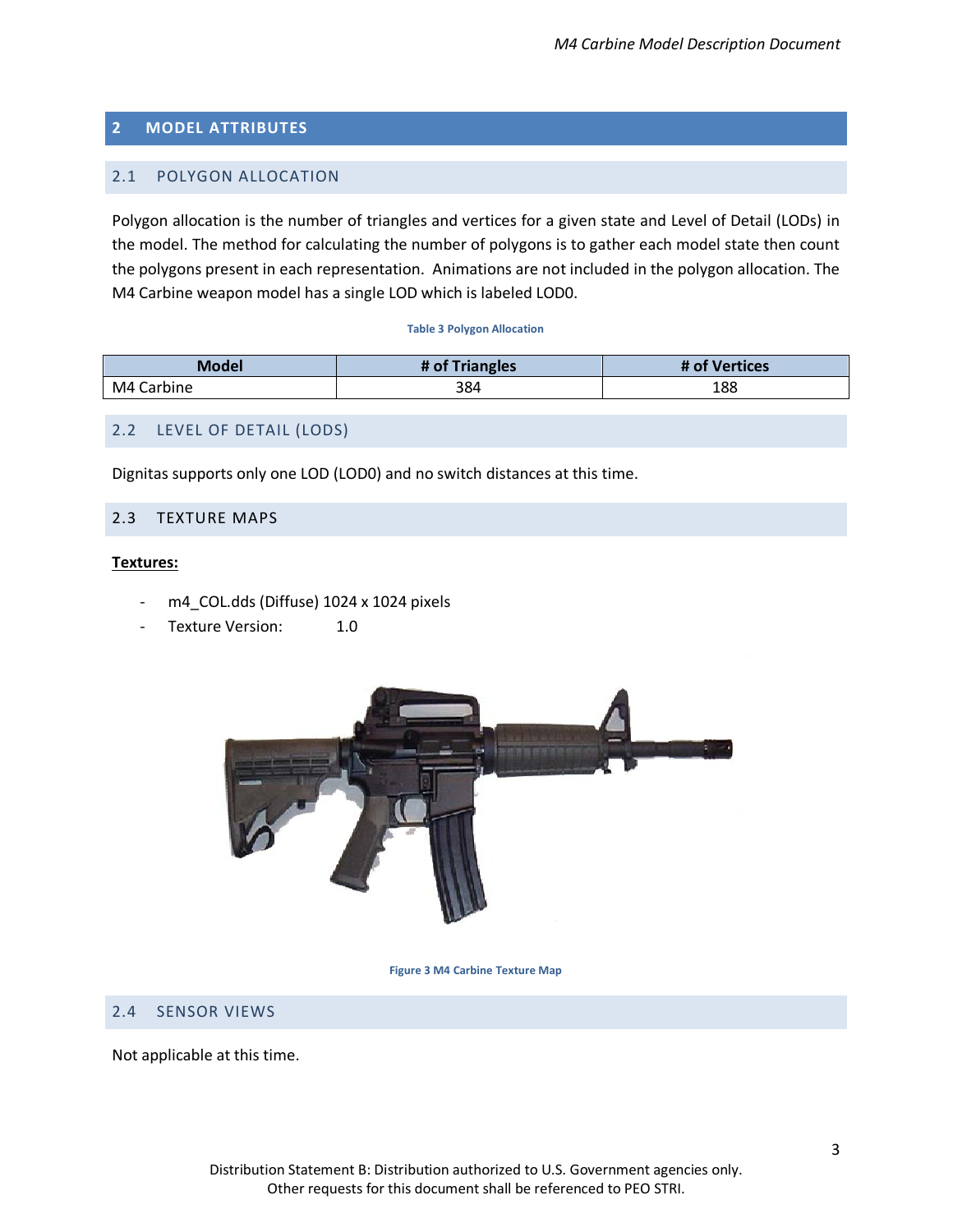#### <span id="page-7-0"></span>2.5 MODEL STATES

Not applicable at this time.

### <span id="page-7-2"></span><span id="page-7-1"></span>2.6 SKELETAL STRUCTURE

#### 2.6.1 JOINTS IN THE RIG

A **rig** is a skeleton that attaches to the 3D model to allow for animations to be added. The **joints** in the rig hold the translation and rotational data from the animations.

<span id="page-7-5"></span>Naming convention for joints:



### <span id="page-7-3"></span>2.6.2 ATTACH POINTS AND ATTACH MODELS

<span id="page-7-6"></span>**Attachments** are external models, such as weapons, cell phones, etc, that can be combined with character models at certain **Attach Points** for animations.

**Attach Points** are unweighted joints on the character model rig that represent locations where **Attachments** can be connected.

These Attachments are combined with character models during runtime based on the animation applied to the character model rig. [Table 5](#page-7-6) lists all Attach Points, associated Attachments, and corresponding animations for this weapon model.

#### **Table 5 Attached Models**

<span id="page-7-4"></span>

| <b>Attach Point (on Rig)</b> | <b>Attach Model</b> | <b>Animations</b>                                |
|------------------------------|---------------------|--------------------------------------------------|
| stowedWeaponAttach           | m4 (foregrip)       | All stowed animations                            |
| LeftHandWeaponAttach         | m4 (foregrip)       | All WeaponAtReady and WeaponFiring<br>animations |
| RightHandWeaponAttach        | m4 (pistolgrip)     | Incapacitated and Killed animations              |